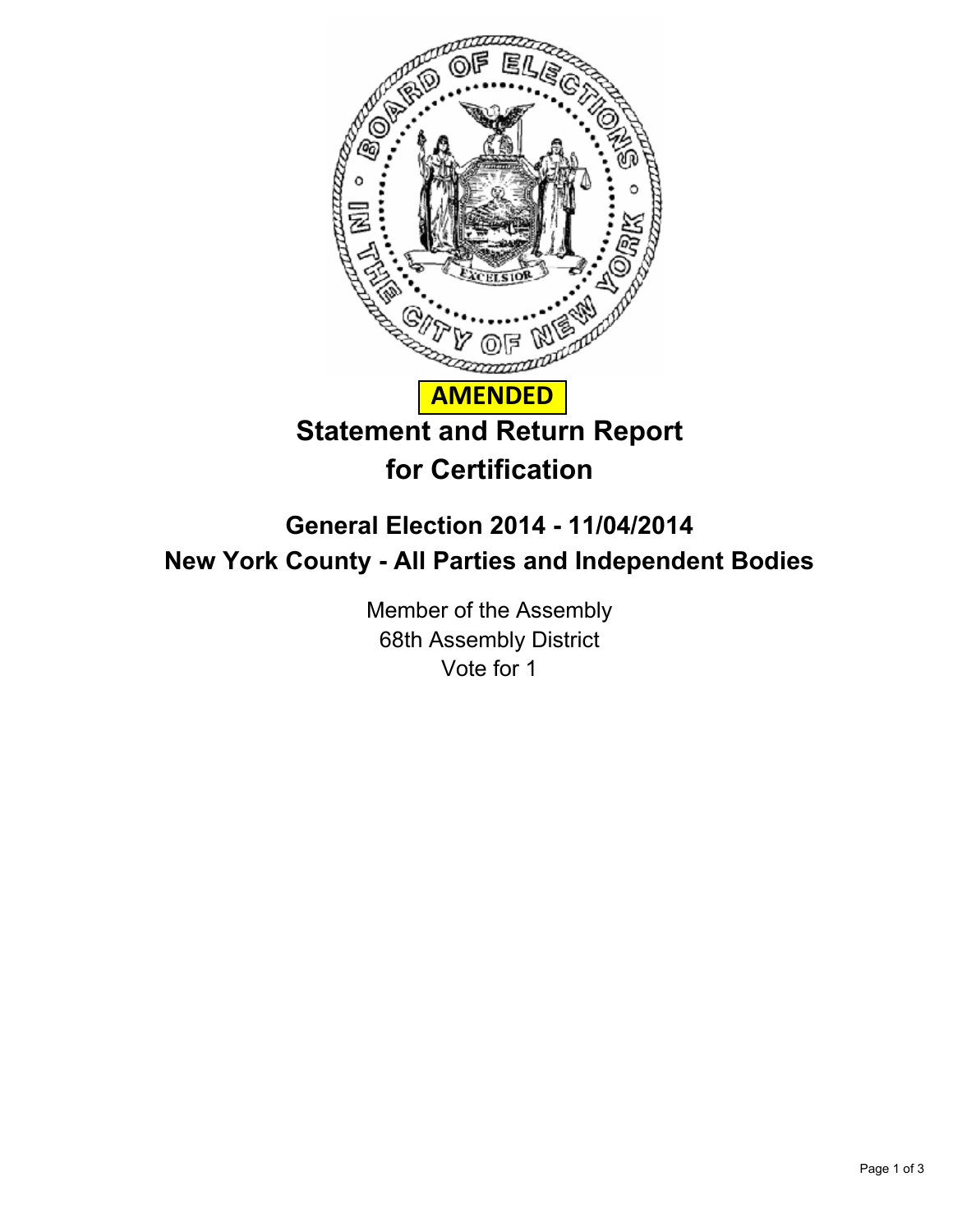

## **Assembly District 68**

| <b>PUBLIC COUNTER</b>                                    | 15,741       |
|----------------------------------------------------------|--------------|
| <b>EMERGENCY</b>                                         | 2            |
| ABSENTEE/MILITARY                                        | 453          |
| <b>FEDERAL</b>                                           | 99           |
| <b>AFFIDAVIT</b>                                         | 278          |
| <b>Total Ballots</b>                                     | 16,573       |
| Less - Inapplicable Federal/Special Presidential Ballots | (99)         |
| <b>Total Applicable Ballots</b>                          | 16,474       |
| ROBERT J. RODRIGUEZ (DEMOCRATIC)                         | 12,414       |
| TED JONES (REPUBLICAN)                                   | 1,292        |
| ROBERT J. RODRIGUEZ (WORKING FAMILIES)                   | 1,118        |
| ALTON MADDOX (WRITE-IN)                                  | 1            |
| ATIF JOSEPH (WRITE-IN)                                   | 1            |
| CHRISTIN WALBSKA (WRITE-IN)                              | 1            |
| DAVID CASAVIS (WRITE-IN)                                 | $\mathbf{1}$ |
| EDWARD M. BRADY (WRITE-IN)                               | $\mathbf{1}$ |
| JENNIFER AILLEL (WRITE-IN)                               | 1            |
| KIRSTEN EILER (WRITE-IN)                                 | $\mathbf{1}$ |
| LOUIS A. MALAVE (WRITE-IN)                               | $\mathbf{1}$ |
| MICAEL FRANCESA (WRITE-IN)                               | $\mathbf{1}$ |
| MICAH Z. KELLNER (WRITE-IN)                              | $\mathbf{1}$ |
| RAFAEL L. HERNANDEZ (WRITE-IN)                           | $\mathbf{1}$ |
| RICHARD HANNA (WRITE-IN)                                 | 1            |
| ROBERT GROSS (WRITE-IN)                                  | $\mathbf{1}$ |
| RUSSELL WILSON (WRITE-IN)                                | 1            |
| STAN GETZ (WRITE-IN)                                     | 1            |
| TAMIKA MAPP (WRITE-IN)                                   | 31           |
| UNATTRIBUTABLE WRITE-IN (WRITE-IN)                       | 12           |
| VINCENT VANN (WRITE-IN)                                  | 1            |
| VIRGINIA FIELDS (WRITE-IN)                               | 1            |
| <b>Total Votes</b>                                       | 14,884       |
| Unrecorded                                               | 1,590        |